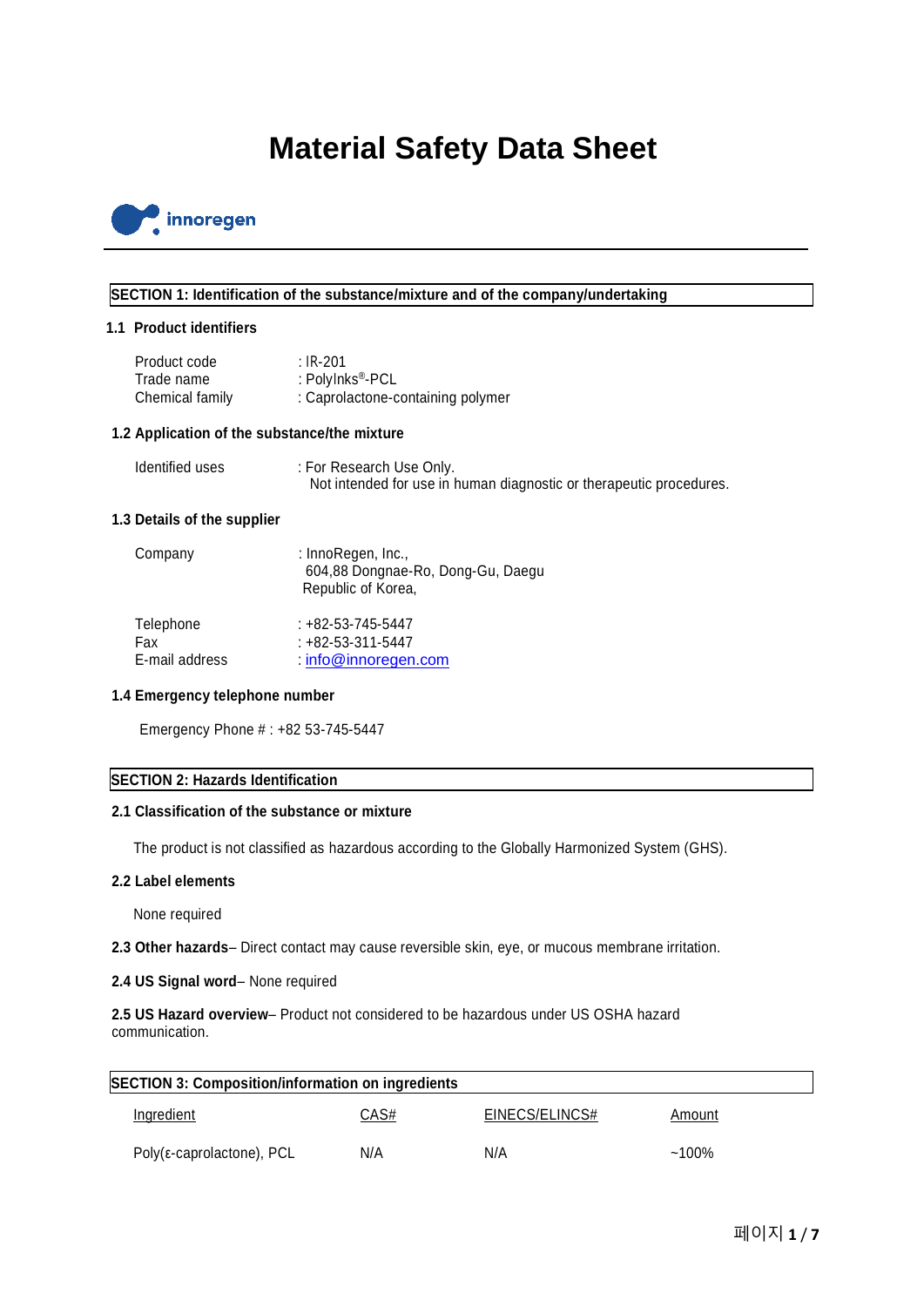## **SECTION 4: First aid measures**

#### **4.1 Description of first aid measures**

#### **In case of skin contact**

Rinse cautiously with water for several minutes. Immediate medical attention is not required.

#### **In case of eye contact**

Rinse cautiously with water for several minutes. Remove contact lenses, if present and easy to do.

#### **If inhaled**

Not expected to be an inhalation hazard under anticipated conditions of normal use of this material. Consult a physician if necessary.

#### **If swallowed**

Not expected to present a significant ingestion hazard under anticipated conditions of normal use. If you feel unwell, seek medical advice.

#### **4.2 Most important symptoms and effects, both acute and delayed**

To the best of our knowledge, the chemical, physical, and toxicological properties have not been thoroughly investigated.

## **4.3 Indication of any immediate medical attention and special treatment needed**

N/A

# **SECTION 5: Firefighting measures**

### **5.1 Extinguishing media**

#### **Suitable extinguishing media:** Use water spray, alcohol-resistant foam, dry chemical or carbon dioxide.

**5.2 Special hazards arising from the substance or mixture** No information identified.

## **5.3 Advice for firefighters**

Wear self-contained breathing apparatus for firefighting if necessary.

#### **5.4 Further information**

N/A

### **SECTION 6: Accidental release measures**

# **6.1 Personal precautions, protective equipment and emergency procedures**

Avoid dust formation. Avoid breathing vapors, mist or gas.

## **6.2 Environmental precautions**

Do not empty into drains. Avoid release to the environment.

## **6.3 Methods and materials for containment and cleaning up**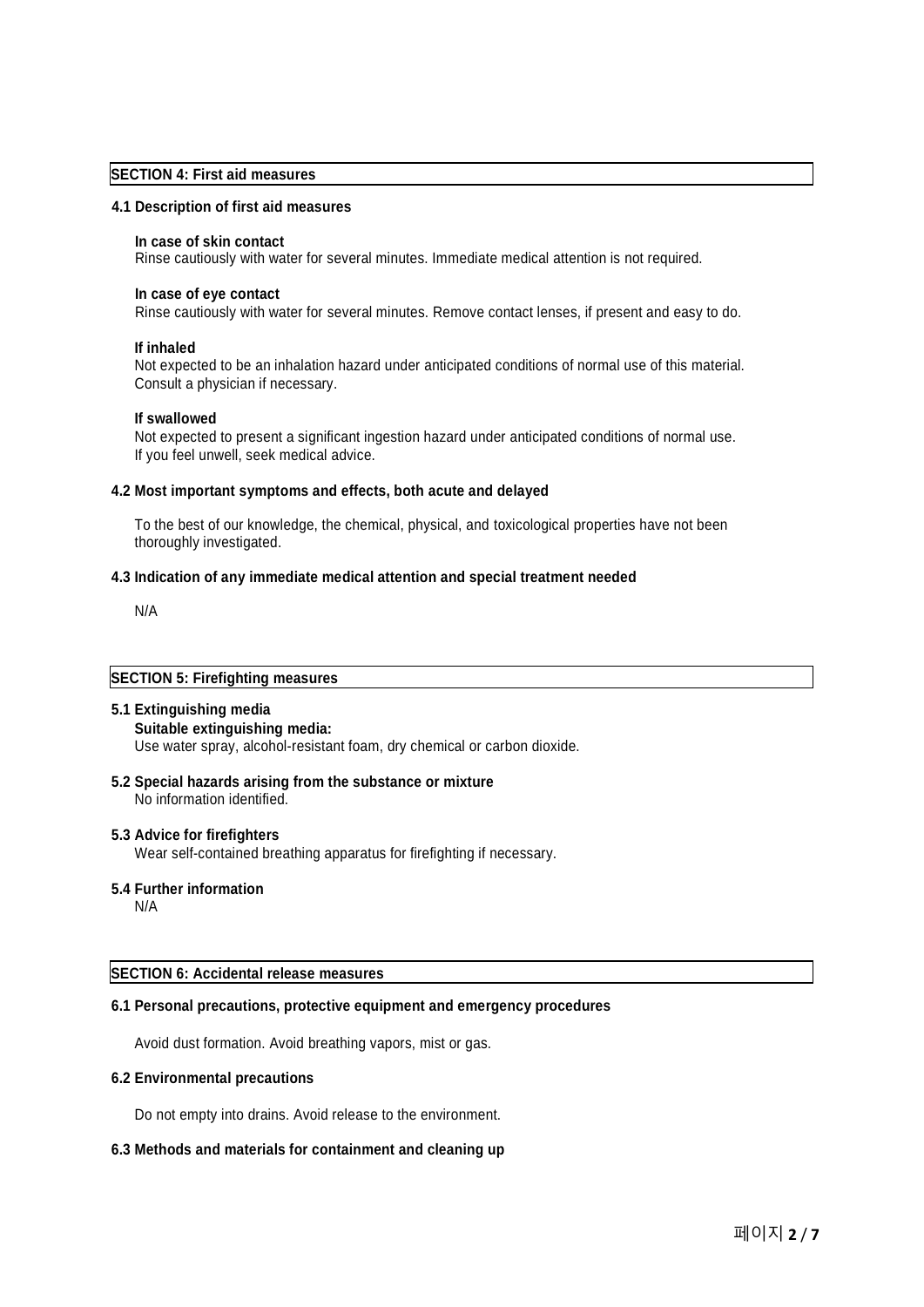Sweep up and shovel. Keep in suitable, closed containers for disposal.

#### **6.4 Reference to other sections**

No dangerous substances are released. See Section 7 for information on safe handling. See Section 13 for disposal information.

# **SECTION 7: Handling and storage**

# **7.1 Precautions for safe handling**

Always wear recommended Personal Protective Equipment. No special handling advices are necessary.

## **7.2 Conditions for safe storage, including any incompatibilities**

Store in cool place. Keep container tightly closed in a dry and well-ventilated place. Keep in a dry place.

#### **7.3 Specific end uses**

N/A

#### **SECTION 8: Exposure controls/personal protection**

#### **8.1 Control parameters**

# **Components with limit values that require monitoring at the workplace:** The product does not contain any relevant quantities of materials with critical values that have to be monitored at the workplace.

#### **8.2 Engineering measures**

Ensure adequate ventilation, especially in confined areas.

## **8.3 Personal protective equipment**

Personal Protective Equipment requirements are dependent on the user institution's risk assessment and are specific to the risk assessment for each laboratory where this material may be used.

**Eye protection** Wear safety glasses with side shields (or goggles). **Hand protection** Impervious gloves **Skin and Body Protection** Lightweight protective clothing. **Respiratory protection** In case of insufficient ventilation, wear suitable respiratory equipment. **Hygiene measures** Handle in accordance with good industrial hygiene and safety practice

### **8.4 Environmental exposure controls**

No special environmental precautions required.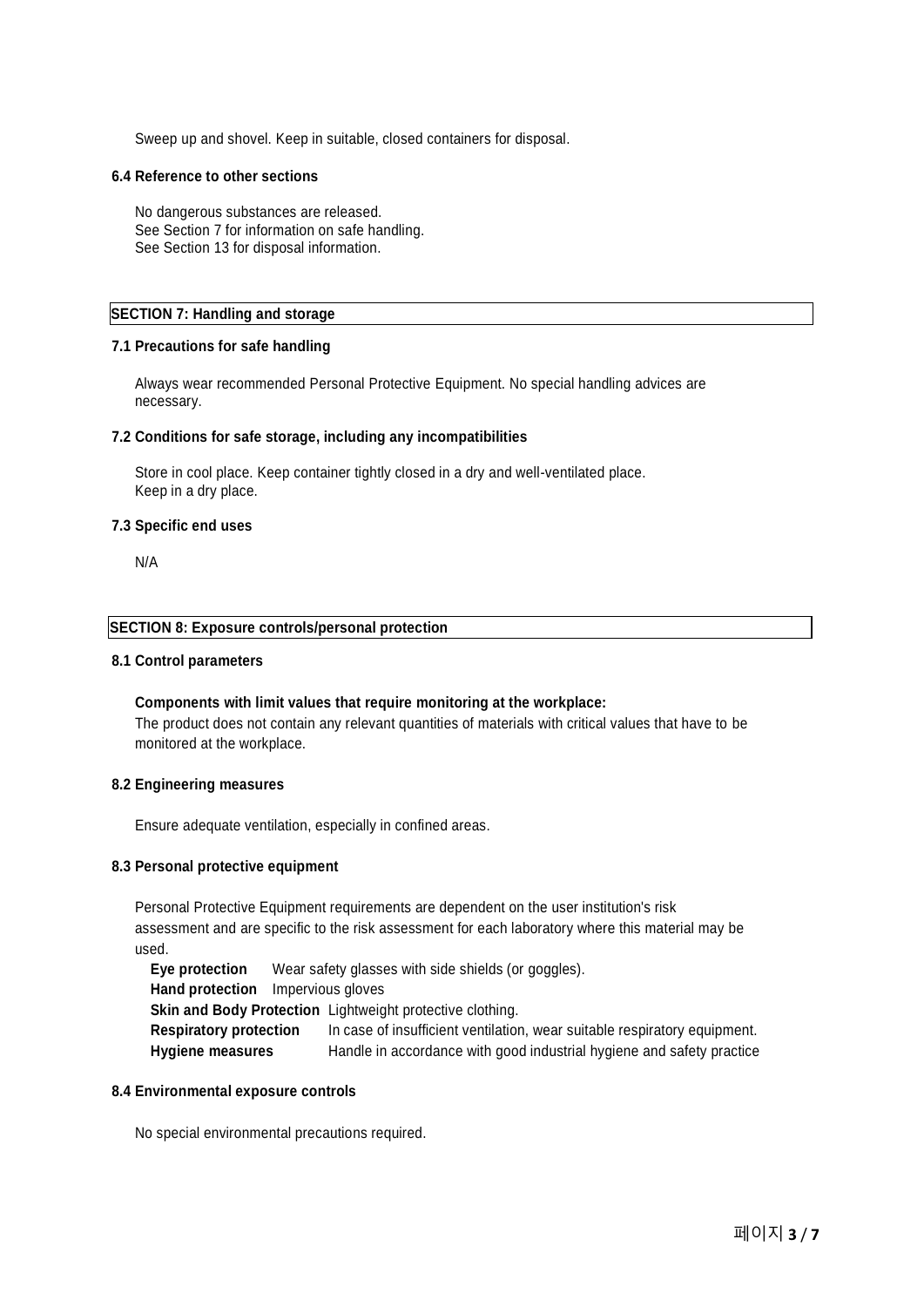# **SECTION 9: Physical and chemical properties**

#### **9.1 Information on basic physical and chemical properties**

a) Appearance Form: Granules or filaments Color: White b) Odor No information identified c) Odor Threshold **No information identified** No information identified d) pH  $\blacksquare$ e) Melting point/freezing point and no information identified f) Initial boiling point and boiling range No information identified g) Flash point and the set of the set of the No information identified h) Evaporation rate No information identified i) Flammability (solid, gas) No information identified j) Upper/lower flammability or explosive limits No information identified k) Vapor pressure No information identified l) Vapor density No information identified m) Relative density No information identified n) Water solubility and the solubility no information identified o) Partition coefficient: n-octanol/water Noinformation identified p) Autoignition temperature and the No information identified q) Decomposition temperature Moinformation identified r) Viscosity **No information identified** s) Explosive properties and the state of the No information identified t) Oxidizing properties and the state of the No information identified

# **9.2 Other safety information**

No further relevant information available.

## **SECTION 10: Stability and reactivity**

#### **10.1 Reactivity**

No relevant information available.

- **10.2 Chemical stability** Stable under normal conditions.
- **10.3 Possibility of hazardous reactions** No dangerous reactions known.
- **10.4 Conditions to avoid** Exposure to high temperature may affect product quality.
- **10.5 Incompatible materials** No further relevant information available.
- **10.6 Hazardous decomposition products** No dangerous decomposition products known.

**SECTION 11: Toxicological information**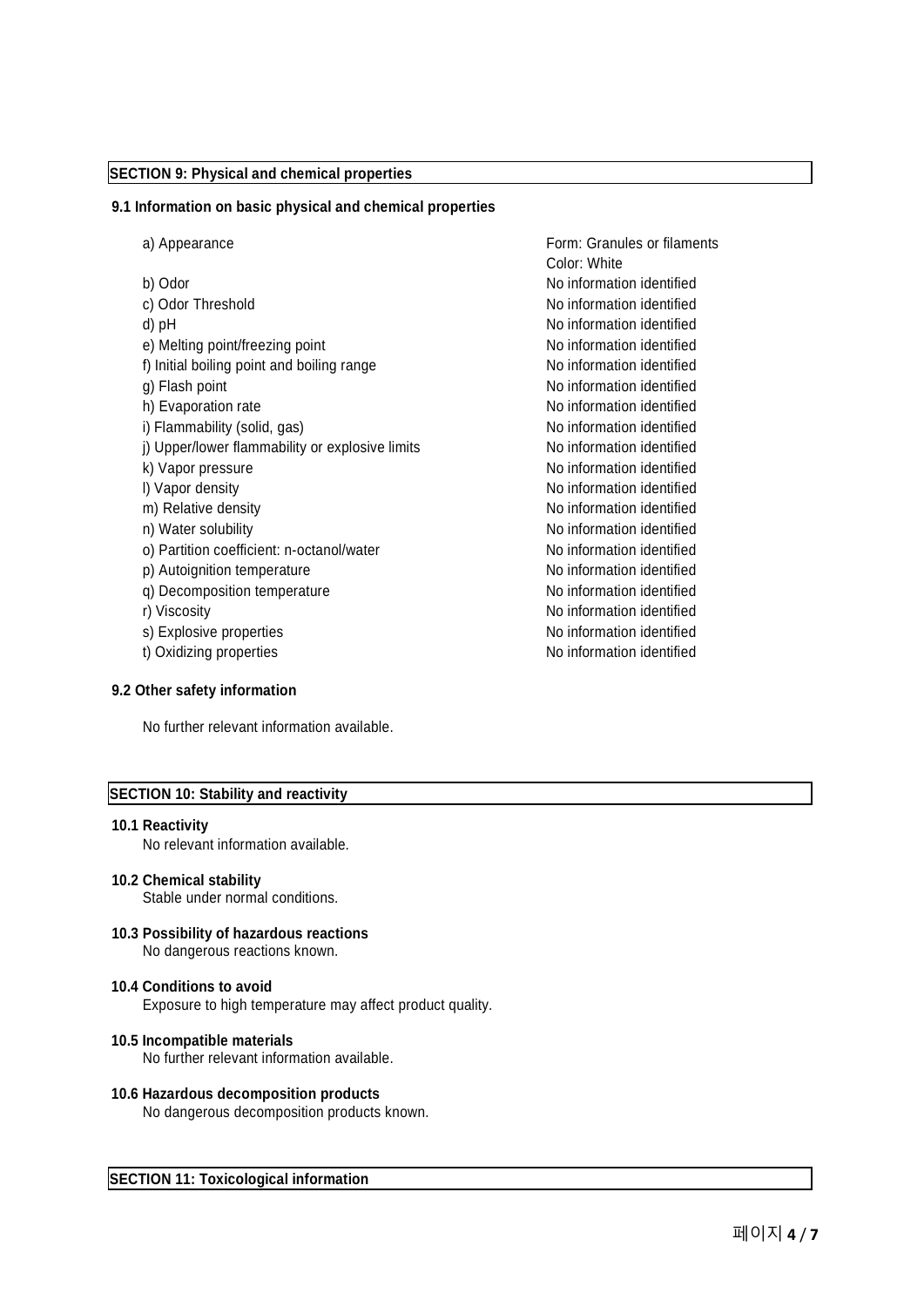## **11.1 Information on toxicological effects**

| No information identified |
|---------------------------|
| No information identified |
| No information identified |
| No information identified |
| No information identified |
| No information identified |
| No information identified |
| No information identified |
| No information identified |
| No information identified |
|                           |

## **11.2 Principle routes of exposure Potential health effects**

| May be harmful if inhaled. May cause respiratory tract irritation.  |
|---------------------------------------------------------------------|
| May be harmful if swallowed.                                        |
| May be harmful if absorbed through skin. May cause skin irritation. |
| May cause eye irritation.                                           |
|                                                                     |

# **SECTION 12: Ecological information**

# **12.1 Ecotoxicity**

Contains no substances known to be hazardous to the environment or not degradable in waste water treatment plants.

# **12.2 Persistence and degradability**

No information identified

# **12.3 Bioaccumulative potential**

Not known

# **12.4 Mobility in soil**

No relevant information available.

# **12.5 Results of PBT and vPvB assessment**

N/A

# **12.6 Other adverse effects**

No relevant information available

# **SECTION 13: Disposal considerations**

# **13.1 Waste treatment methods**

# **Recommendation:**

Disposal should be in accordance with applicable regional, national and local laws and regulations.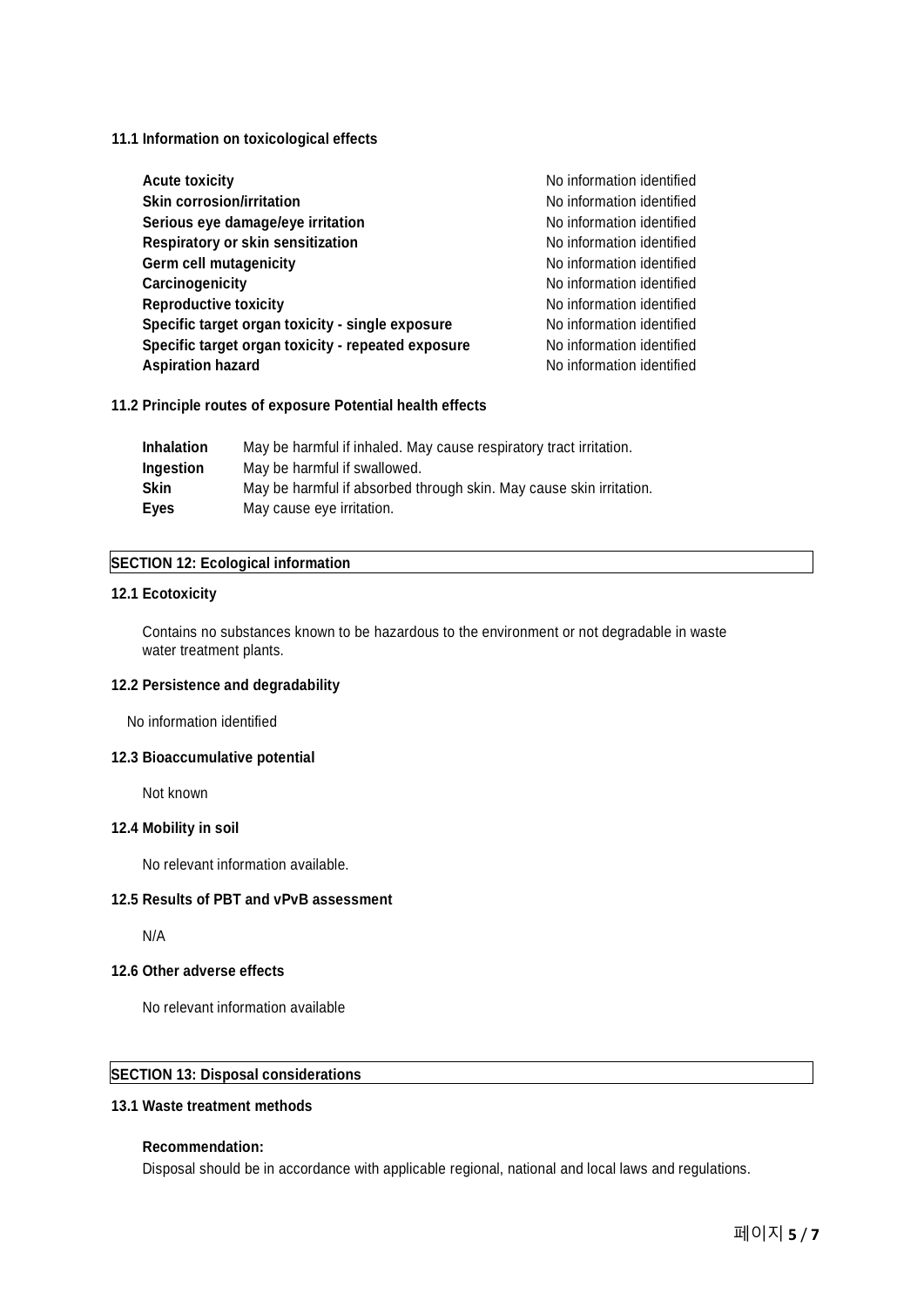Refer to Section 7: Handling and Storage and Section 8: Exposure Control/Personal Protection for additional handling information and protection of employees.

## **13.2 Uncleaned packagings**

**Recommendation:** Disposal must be made according to official regulations. **Recommended cleansing agent:** Water, if necessary with cleansing agents.

# **SECTION 14: Transport information**

# **IATA**

| <b>Proper Shipping Name</b>  | No dangerous good in sense of these transport regulations |
|------------------------------|-----------------------------------------------------------|
| <b>Hazard Class</b>          | None                                                      |
| <b>Subsidiary class</b>      | None                                                      |
| Packing group                | None                                                      |
| UN-No                        | None                                                      |
| <b>Environmental hazards</b> | None                                                      |

# **SECTION 15: Regulatory information**

**15.1 Safety, health and environmental regulations/legislation specific for the substance or mixture**

N/A

#### **15.2 Chemical Safety Assessment**

N/A

# **SECTION 16: Other Information**

The above information was acquired by diligent search and/or investigation and the recommendations are based on prudent application of professional judgment. The information shall not be taken as being all-inclusive and is to be used only as a guide. All materials and mixtures may present unknown hazards and should be used with caution. Since the Company cannot control the actual methods, volumes, or conditions of use, the Company shall not be held liable for any damages or losses resulting from the handling or from contact with the product as described herein.

The information in this MSDS does not constitute a warranty, expressed or implied, including any implied warranty of merchantability or fitness for any particular purpose.

## **Department issuing DSDS:**

InnoRegen, Inc.

## **Date of preparation / last revision:** Nov 24th 2016 / Sep 23th 2020

#### **Abbreviations and acronyms:**

GHS - Globally Harmonized System of Classification and Labelling of Chemicals ELINCS - European List of Notified Chemical Substances